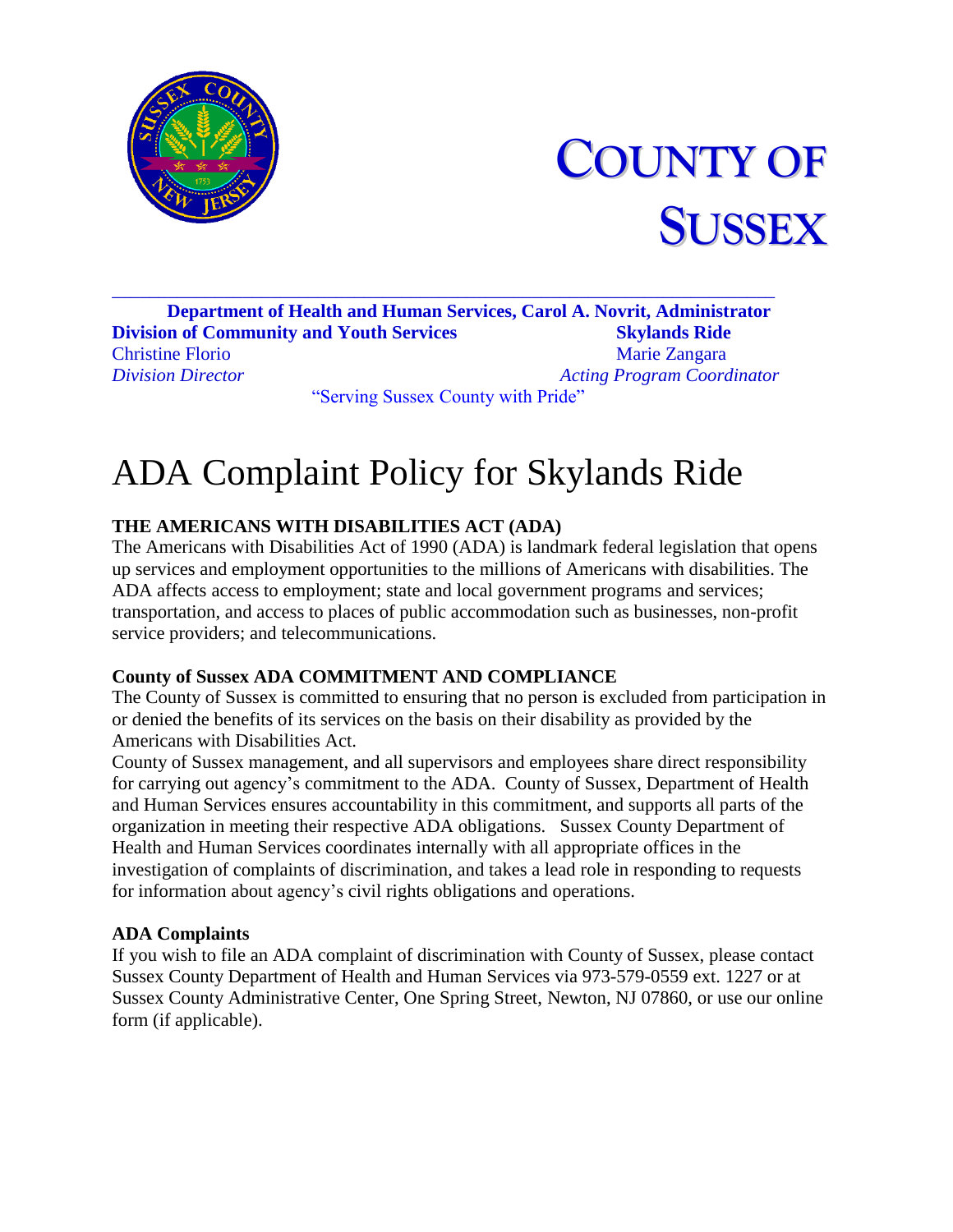#### **What Happens to my ADA Complaint of Discrimination to County of Sussex?**

All ADA complaints of discrimination received by the County of Sussex are routed to local area management for prompt investigation and resolution. All complaints received will be investigated, so long as the complaint is received within 180 days from the date of the alleged discrimination. The County of Sussex will provide appropriate assistance (online and otherwise) to complainants who are limited in their ability to communicate in English or require accommodation. Complainants will be requested to leave contact information for follow-up about their complaints.

The County of Sussex aims to complete investigations into all complaints received, within 90 days of receipt. In instances where additional information is needed to complete an investigation, the investigator will contact the complainant using the contact information provided. Failure of the complainant to provide contact information or any requested additional information may result in a delay in resolution, or the administrative closure of the complaint. The County of Sussex has a zero tolerance policy on discrimination and will take appropriate corrective measures in all instances where a violation of agency's non-discrimination policy has been established.

Once a complaint investigation is complete, complainants will receive a notice of finding via their preferred/available mode of contact (phone, E-mail, U.S. post, etc.). If no contact information is provided, a note regarding the outcome of the investigation will be saved on file for a minimum of three years. Complainants can contact agency's Customer Service at any time to check on the status of their complaint.

#### **Filing a Complaint Directly to the Federal Transit Administration:**

A complainant may choose to file an ADA complaint with the Federal Transit Administration by contacting the Administration at: Federal Transit Administration Office of Civil Rights Attention: Complaint Team East Building, 5th Floor – TCR 1200 New Jersey Avenue, SE Washington, DC 20590

#### **Further questions about County of Sussex's ADA Obligations**

For additional information on the County of Sussex non-discrimination obligations and other responsibilities related to ADA, please call 973-579-0559 ext. 1227 or write to: Sussex County Administrative Center One Spring Street, Newton, NJ 07860

*SEE COMPLAINT FORM ON NEXT PAGE*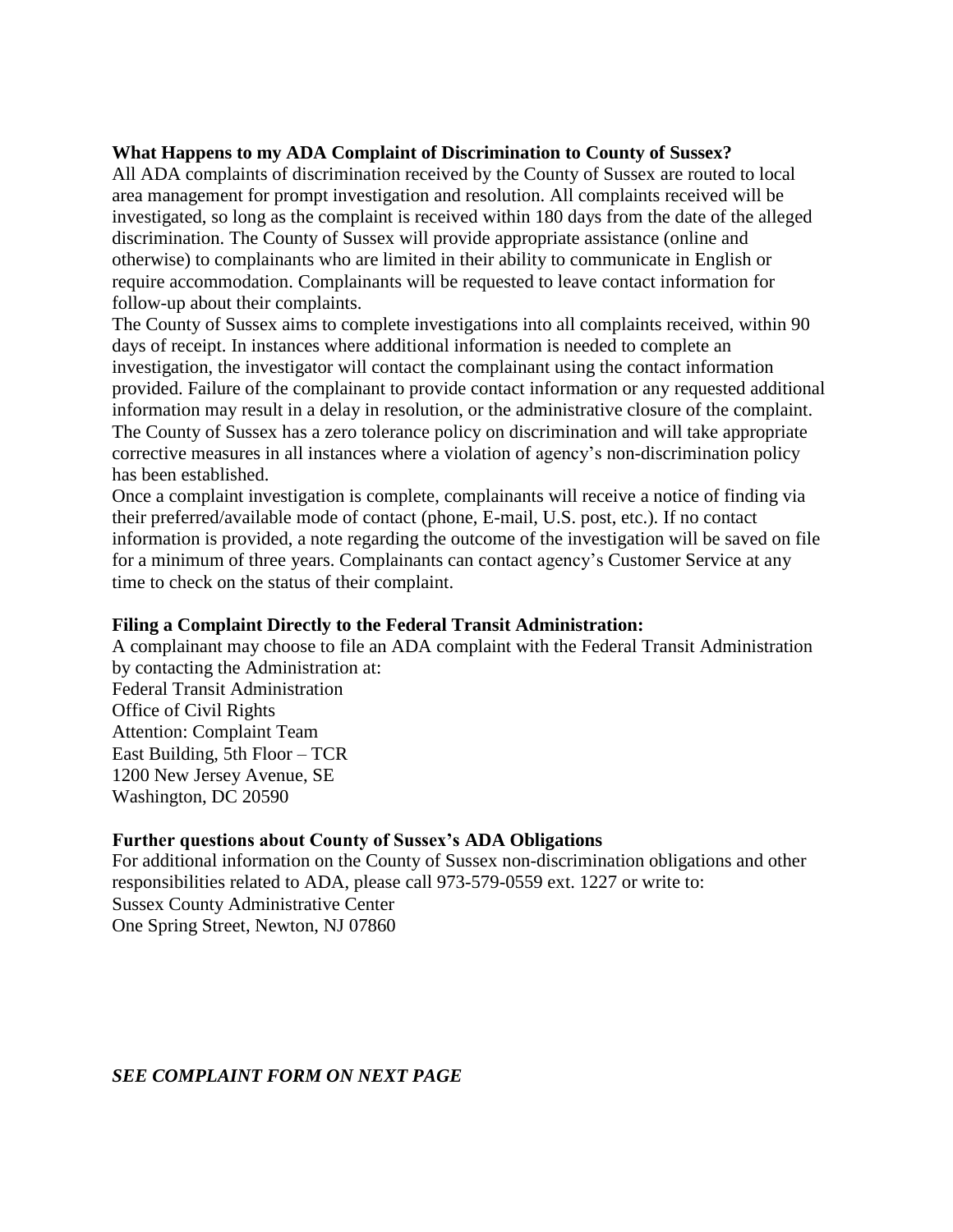## **COMPLAINT FORM**

Americans with Disabilities Act Complaint Form

The County of Sussex is committed to ensuring that no person is denied access to its services, programs, or activities on the basis of their disabilities, as provided by Title II of the Americans with Disabilities Act of 1990 ("ADA"). ADA complaints must be filed within 180 days from the date of the alleged incident.

The following information is necessary to assist us in processing your complaint. If you require any assistance in completing this form, or if you would like to make a verbal complaint, please contact the Department Administrator, Health and Human Services at 973-579-0559 ext. 1227.

Complainant:

Phone:

Street Address:

City, State, Zip Code

Alt Phone:

Person Preparing Complaint (if different from Complainant):

Street Address, City, State, Zip Code

Date of Incident:

Please describe the alleged discriminatory incident, including the location(s), if applicable. Provide the names and titles of County of Sussex employees involved, if available.

\_\_\_\_\_\_\_\_\_\_\_\_\_\_\_\_\_\_\_\_\_\_\_\_\_\_\_\_\_\_\_\_\_\_\_\_\_\_\_\_\_\_\_\_\_\_\_\_\_\_\_\_\_\_\_\_\_\_\_\_\_\_\_\_\_\_\_\_\_\_\_\_\_\_\_\_\_\_ \_\_\_\_\_\_\_\_\_\_\_\_\_\_\_\_\_\_\_\_\_\_\_\_\_\_\_\_\_\_\_\_\_\_\_\_\_\_\_\_\_\_\_\_\_\_\_\_\_\_\_\_\_\_\_\_\_\_\_\_\_\_\_\_\_\_\_\_\_\_\_\_\_\_\_\_\_\_ \_\_\_\_\_\_\_\_\_\_\_\_\_\_\_\_\_\_\_\_\_\_\_\_\_\_\_\_\_\_\_\_\_\_\_\_\_\_\_\_\_\_\_\_\_\_\_\_\_\_\_\_\_\_\_\_\_\_\_\_\_\_\_\_\_\_\_\_\_\_\_\_\_\_\_\_\_\_ \_\_\_\_\_\_\_\_\_\_\_\_\_\_\_\_\_\_\_\_\_\_\_\_\_\_\_\_\_\_\_\_\_\_\_\_\_\_\_\_\_\_\_\_\_\_\_\_\_\_\_\_\_\_\_\_\_\_\_\_\_\_\_\_\_\_\_\_\_\_\_\_\_\_\_\_\_\_ \_\_\_\_\_\_\_\_\_\_\_\_\_\_\_\_\_\_\_\_\_\_\_\_\_\_\_\_\_\_\_\_\_\_\_\_\_\_\_\_\_\_\_\_\_\_\_\_\_\_\_\_\_\_\_\_\_\_\_\_\_\_\_\_\_\_\_\_\_\_\_\_\_\_\_\_\_\_

\_\_\_\_\_\_\_\_\_\_\_\_\_\_\_\_\_\_\_\_\_\_\_\_\_\_\_\_\_\_\_\_\_\_\_\_\_\_\_\_\_\_\_\_\_\_\_\_\_\_\_\_\_\_\_\_\_\_\_\_\_\_\_\_\_\_\_\_\_\_\_\_\_\_\_\_\_\_ \_\_\_\_\_\_\_\_\_\_\_\_\_\_\_\_\_\_\_\_\_\_\_\_\_\_\_\_\_\_\_\_\_\_\_\_\_\_\_\_\_\_\_\_\_\_\_\_\_\_\_\_\_\_\_\_\_\_\_\_\_\_\_\_\_\_\_\_\_\_\_\_\_\_\_\_\_\_ \_\_\_\_\_\_\_\_\_\_\_\_\_\_\_\_\_\_\_\_\_\_\_\_\_\_\_\_\_\_\_\_\_\_\_\_\_\_\_\_\_\_\_\_\_\_\_\_\_\_\_\_\_\_\_\_\_\_\_\_\_\_\_\_\_\_\_\_\_\_\_\_\_\_\_\_\_\_ \_\_\_\_\_\_\_\_\_\_\_\_\_\_\_\_\_\_\_\_\_\_\_\_\_\_\_\_\_\_\_\_\_\_\_\_\_\_\_\_\_\_\_\_\_\_\_\_\_\_\_\_\_\_\_\_\_\_\_\_\_\_\_\_\_\_\_\_\_\_\_\_\_\_\_\_\_\_ \_\_\_\_\_\_\_\_\_\_\_\_\_\_\_\_\_\_\_\_\_\_\_\_\_\_\_\_\_\_\_\_\_\_\_\_\_\_\_\_\_\_\_\_\_\_\_\_\_\_\_\_\_\_\_\_\_\_\_\_\_\_\_\_\_\_\_\_\_\_\_\_\_\_\_\_\_\_ \_\_\_\_\_\_\_\_\_\_\_\_\_\_\_\_\_\_\_\_\_\_\_\_\_\_\_\_\_\_\_\_\_\_\_\_\_\_\_\_\_\_\_\_\_\_\_\_\_\_\_\_\_\_\_\_\_\_\_\_\_\_\_\_\_\_\_\_\_\_\_\_\_\_\_\_\_\_ \_\_\_\_\_\_\_\_\_\_\_\_\_\_\_\_\_\_\_\_\_\_\_\_\_\_\_\_\_\_\_\_\_\_\_\_\_\_\_\_\_\_\_\_\_\_\_\_\_\_\_\_\_\_\_\_\_\_\_\_\_\_\_\_\_\_\_\_\_\_\_\_\_\_\_\_\_\_

Description of incident continued:

Have you filed a complaint with any other federal, state, or local agencies? Yes/No (Circle One). If so, list agency/agencies and contact information below: \_\_\_\_\_\_\_\_\_\_\_\_\_\_\_\_\_\_\_\_\_\_\_\_\_\_\_\_\_\_\_\_\_\_\_\_\_\_\_\_\_\_\_\_\_\_\_\_\_\_\_\_\_\_\_\_\_\_\_\_\_\_\_\_\_\_\_\_\_\_\_\_\_\_\_\_\_\_

\_\_\_\_\_\_\_\_\_\_\_\_\_\_\_\_\_\_\_\_\_\_\_\_\_\_\_\_\_\_\_\_\_\_\_\_\_\_\_\_\_\_\_\_\_\_\_\_\_\_\_\_\_\_\_\_\_\_\_\_\_\_\_\_\_\_\_\_\_\_\_\_\_\_\_\_\_\_

\_\_\_\_\_\_\_\_\_\_\_\_\_\_\_\_\_\_\_\_\_\_\_\_\_\_\_\_\_\_\_\_\_\_\_\_\_\_\_\_\_\_\_\_\_\_\_\_\_\_\_\_\_\_\_\_\_\_\_\_\_\_\_\_\_\_\_\_\_\_\_\_\_\_\_\_\_\_

Agency Contact Name:

Street Address, City, State, Zip Code Phone: